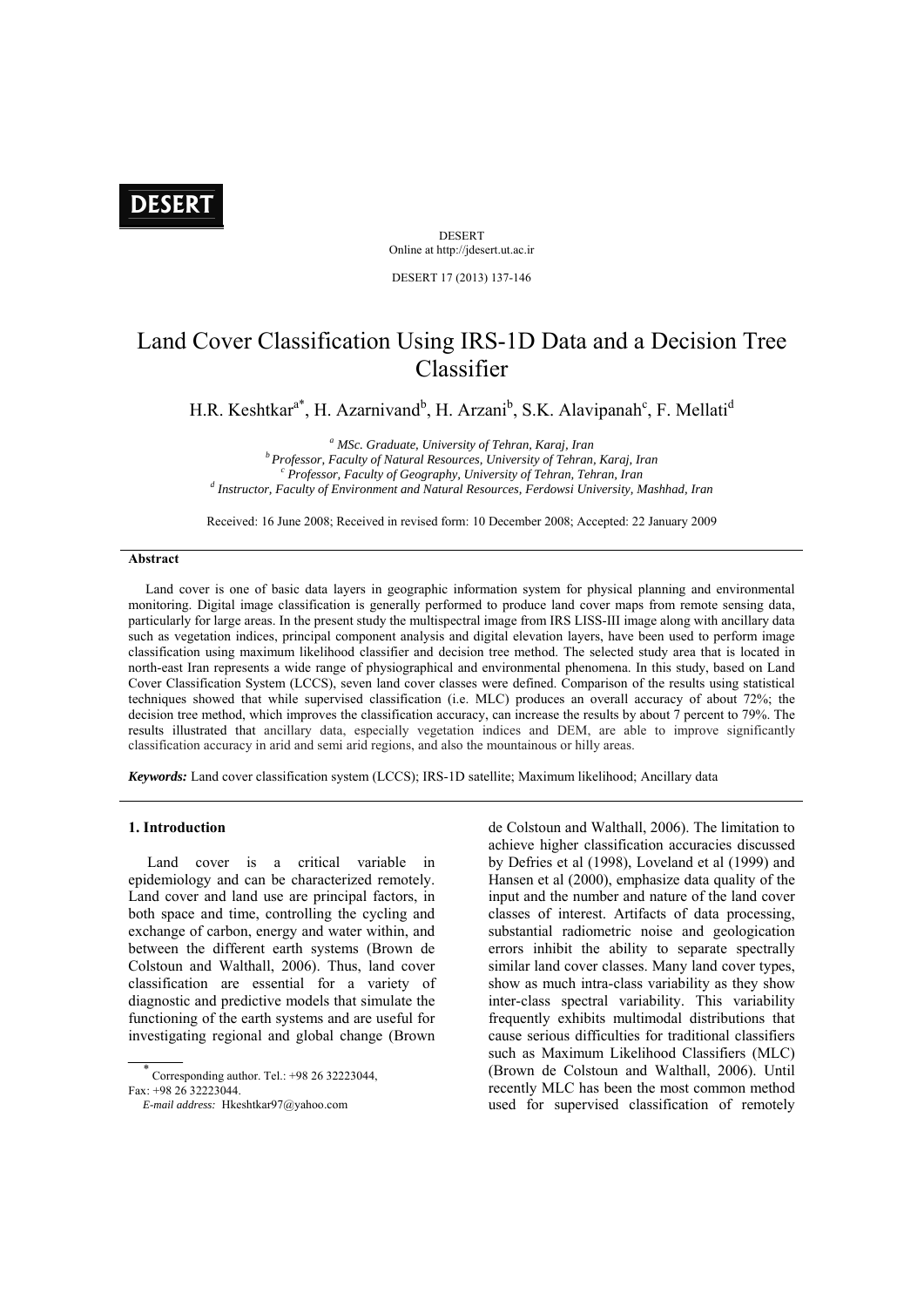sensed data (Richards, 1993). This methodology assumes that the probability distributions for the input classes possess a multivariate normal form. Increasingly, nonparametric classification algorithms such as decision trees (DT) are being used, which make no assumptions regarding the distribution of the data being classified (Carpenter et al, 1999; Foody, 1997; Friedl et al, 1999). The nonparametric properly means that non-normal, non-homogenous and noisy data sets can be handled, as well as non-linear relations between features and classes, missing values and both numeric and categorical inputs (Quinlan, 1993). DT classifiers have not been as widely used within the remote sensing community. The advantages that DT offer include an ability to handle data measured on different scales, lack of any assumptions concerning the distributions frequency of the data in each of the classes, flexibility, and ability to handle non-linear relationships between features and classes (Friedl & Brodley, 1997).

 The study has two objectives; first, to investigate the ability of two classification methods (i.e., MLC and DT) to separation various land cover classes; secondly, to evaluate performance of ancillary data for improve image classification.

#### **2. Background**

#### *2.1. IRS-1D Satellite*

 The IRS-1D satellite is the fourth in a series of commercial Indian satellites. It was launched in 1997. For the IRS satellite the imaging time is around 10:00 a.m. every 24 days. Onboard the IRS-1D satellite is several sensors one of which the LISS-III. This sensor covers an area of 141×141 km in its scene. Each pixel is 23.5×23.5 m in the raw image data but here resampled to a 24×24 m. LISS-III is a four-band multispectral sensor with narrow bands: 0.52-0.59  $\mu$ m (green), 0.62-0.68 µm (red), 0.77-0.86 µm (near infrared), 1.55-1.70 µm (middle infrared). A subset of a 2003 image from LISS-III sensor for the growing season (5 May) which includes the study area has been used.

#### *2.2. Maximum likelihood classifier*

 It is believed that the MLC procedure is based on the assumption that the members of each class follow a Gaussian frequency distribution in feature space. MLC is a pixel-based method, and can be defined as follows: a pixel with an associated observed feature vector **x** is assigned to class c*j* of N classes if

 $g_j(x) > g_k(x)$  for all  $j \neq k$ , with  $j, k = 1, \ldots, N$ .

For the multivariate Gaussian distribution, the discriminating function  $g_k(x)$  is given by:

 $g_k(x) = ln(p(x | c_j)) = ln Σ_k + (x - μ_k)^T Σ^{-1} (x - μ_k)$ Where  $\mu_k$  and  $\Sigma_k$  are the sample mean vector and sample covariance matrix for class *k*.

 Implementation of the MLC algorithm involves the estimation of class mean vectors  $(\mu_k)$ and covariance matrices  $(\Sigma_k)$  from training data selected from known examples of each particular class. The function  $g_i(x)$  is used to evaluate the membership probability of an unknown pixel for class j. The pixel is assigned to the class for which it has the highest membership probability value.

## *2.3. Decision tree classifier*

 In the usual approach to classification, a common set of features is used jointly in a single decision step. An alternative approach is to use a multistage or sequential hierarchical decision scheme. The basic idea involved in any multistage approach is to break up a complex decision into a union of several simpler decisions, hoping the final solution obtained in this way, would resemble the intended desired solution. Hierarchical classifiers are a special type of multistage classifier that allows rejection of class labels at intermediate stages.

 Classification trees offer an effective implementation of such hierarchical classifiers. Indeed, classification trees have become increasingly important due to their simple concepts and computational efficiency. A decision tree classifier has a simple form which can be compactly stored and that efficiently classifies new data. DT classifiers can perform automatic feature selection and complexity reduction, and their tree structure provides easily understandable and interpretable information regarding the predictive or generalization ability of the classification. To construct a classification tree by heuristic approach, it must be assumed that a data set consisting of feature vectors and their corresponding class labels are available. The features are identified based on the specific knowledge that we have from the problem in hand.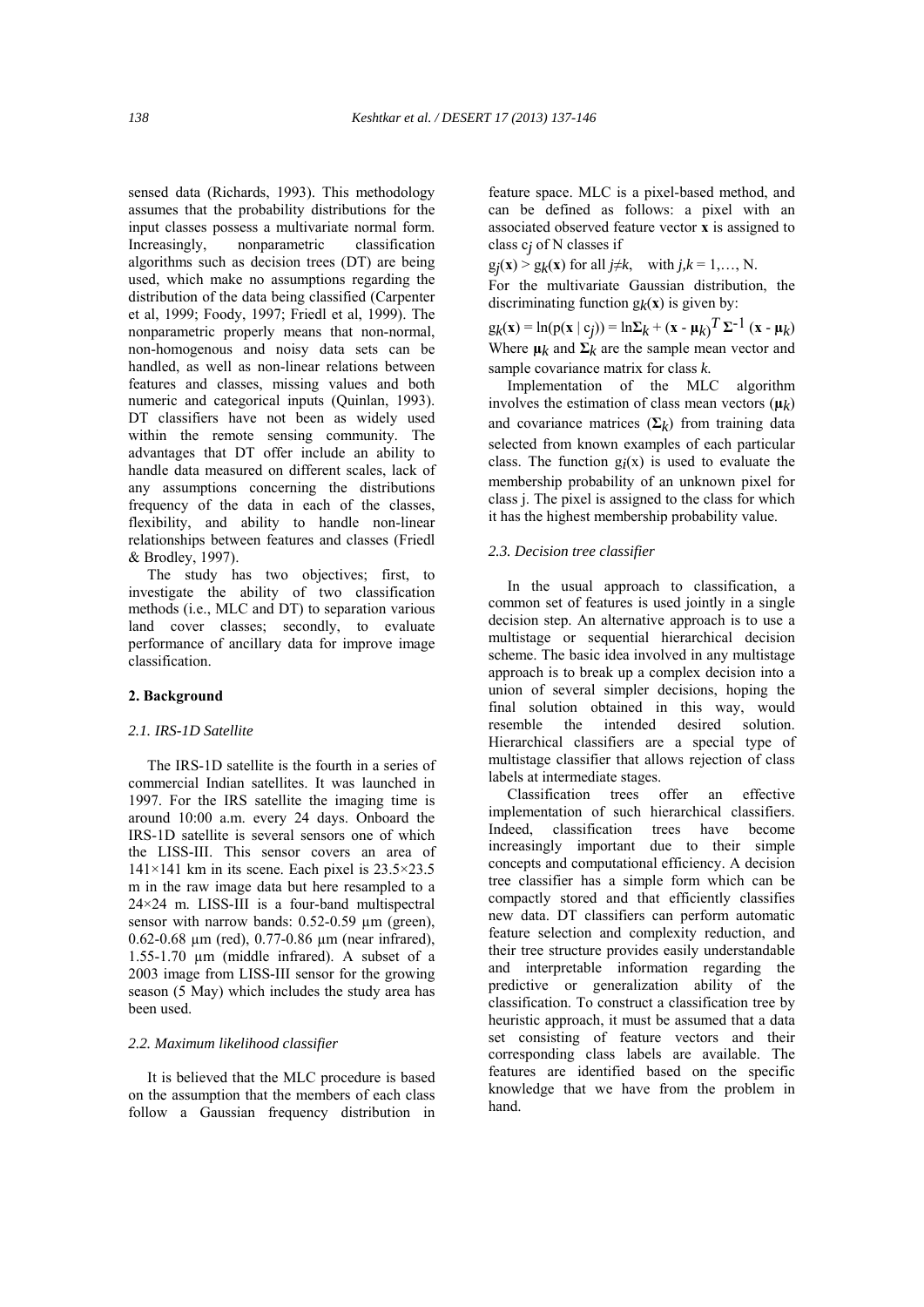A tree is composed of a root node (containing all the data), a set of internal nodes (splits), and a set of terminal nodes (leaves). Each node in a decision tree has only one parent node and two or more descendent node (Fig 1). A data set is

classified by moving down the tree and sequentially subdividing it according to the decision framework defined by the tree until leaf is reached.



Fig. 1. A classification tree with four dimensional feature space and three classes. The *xi* are feature values; *a, b, c, d,* and e are the thresholds and *A, B,* and *C* are class labels (Pal and Mather, 2003).

## **3. Material and methods**

## *3.1. Study area*

 The study was carried out in Ghorkhood region that is a protected area located in north-east of Iran (950-3000 m a.s.l., 43000 ha, see Fig. 2). This area comprises of different landscape unit, including valley bottoms and ravines, plateaus with different degree of dissection and rocky hilly uplands. The climate is cold semi-arid, with an annual average temperature of 13°C, and a mean

annual precipitation of 360 mm (Keshtkar, 2008). In the study area 31 families, 118 genera and 196 species were identified. The largest family is Poaceae with 17 genera and 32 species. The life form of plant species are including 11.2% phanerophytes, 16.8% chamaephytes, 43.9% hemicryptophytes, 8.2% geophytes and 19.9% therophytes (Keshtkar et al, in press), and the most important plant species in the area included: *Artemisia sieberi, Salsola aucheri, Juniperus polycarpos, Bromus danthonia, Poa bolbosa, Festuca ovina* and *Acantholimon festucaceum.* 



Fig 2. Location and land cover map (created using MLC) of the study area in north east of Iran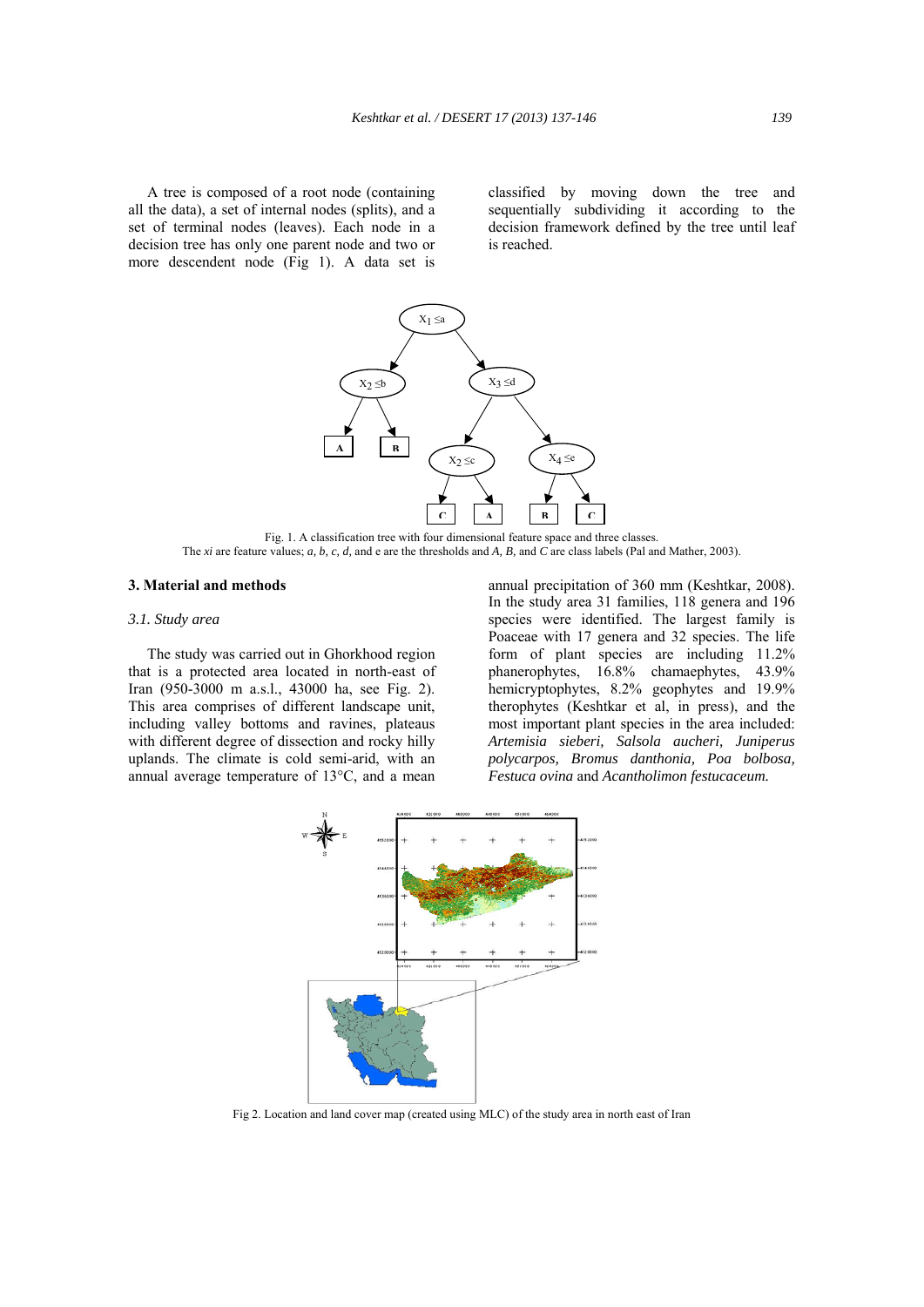## *3.2. Field sampling*

 From May 5 to May 12, 2003 we took samples of terrain characteristic in 280 selected points. These points were defined as areas of  $24\times24$  m (equivalent to the IRS-1D pixel), around the point located with the GPS (Global Positioning System). Since the beginning of the grazing season in the region is at June of each year, the image of May 5th was selected when the plant species were in active growth stage, which was the best time if we wanted to carry out the field sampling when the vegetation was still fresh. In lands containing natural vegetation cover we recorded land cover type, canopy cover, topographic position, slope, aspect and altitude. But in non-natural areas just land cover type and topographical data were recorded.

 A classification scheme defines the land cover classes to be considered for remote sensing image classification. Thus, we used Land Cover Classification System (LCCS) that developed by FAO (FAO, 1997) to detection different land cover types. The study area composed of both man-made (Village) and natural regions (forest and non-forested areas). Forest area is included needle leaved evergreen, and Non-forested areas are composed of farm land, shrubland, meadow and barren land. Although some of these areas were covered with clouds and cloud shadows on the main image.

## *3.3. Generation of ancillary data*

 Principal components analysis (PCA), Digital Elevation Model (DEM) and Vegetation Indices (VI) data layers were used as additional bands (referred as ancillary data) to perform and improve DT classification.

## *a) Principal Component Analysis*

 PCA is often used as a method for reducing the number of images (Fig 3). It allows redundant data to be compacted into fewer bands namely the dimensionality of the data is reduced (Jensen, 1996; Faust, 1989). The first components of PCA was used for distinguish and mask shades in the image. Following Jensen (1996) percentage of total variance for each component was calculated as:

$$
\% \, \text{var}_{pc} = \frac{\lambda \times 100}{\sum_{p \in \mathbb{N}}^{N} \lambda_{pc}}
$$

 Where λPC is eigenvalue that is the variance of the Principal Component PC; N is the number of Principal Components.



### *b) Production of DEM and slope maps*

 DEM was originally a term reserved for elevation data provided by the USGS, but it is now used to describe any digital elevation data. We produced DEM layer by digital topographic maps at a scale of 1:25,000 with 10 m contour interval. Triangulated Irregular Network model was used to produce a raster DEM at 23m spatial resolution to match with that of LISS-III image. Secondary location information derived from DEM includes slope layer. Using DEM map is the best way to prepare this map. Since the region's gradient is one of determining factors in distribution of plant types, preparing such a map is of significant importance.

#### *c) Calculation of VI*

 As the study area is dominated by different types of vegetation, VI were used as ancillary data layers in the classification process to enhance the separability among different vegetation classes. Since this study was carried out in a semi-arid region, we also tried to use indices specific to arid and semi-arid regions (i.e. soil line indices such as TSAVI and MSAVI) which can decrease the effects of background soil reflectance as much as possible or eliminate them completely (Table 1). For selection and use of vegetation indices in DT method, the correlation analysis between field data and percentage cover of plant species were performed in statistical software.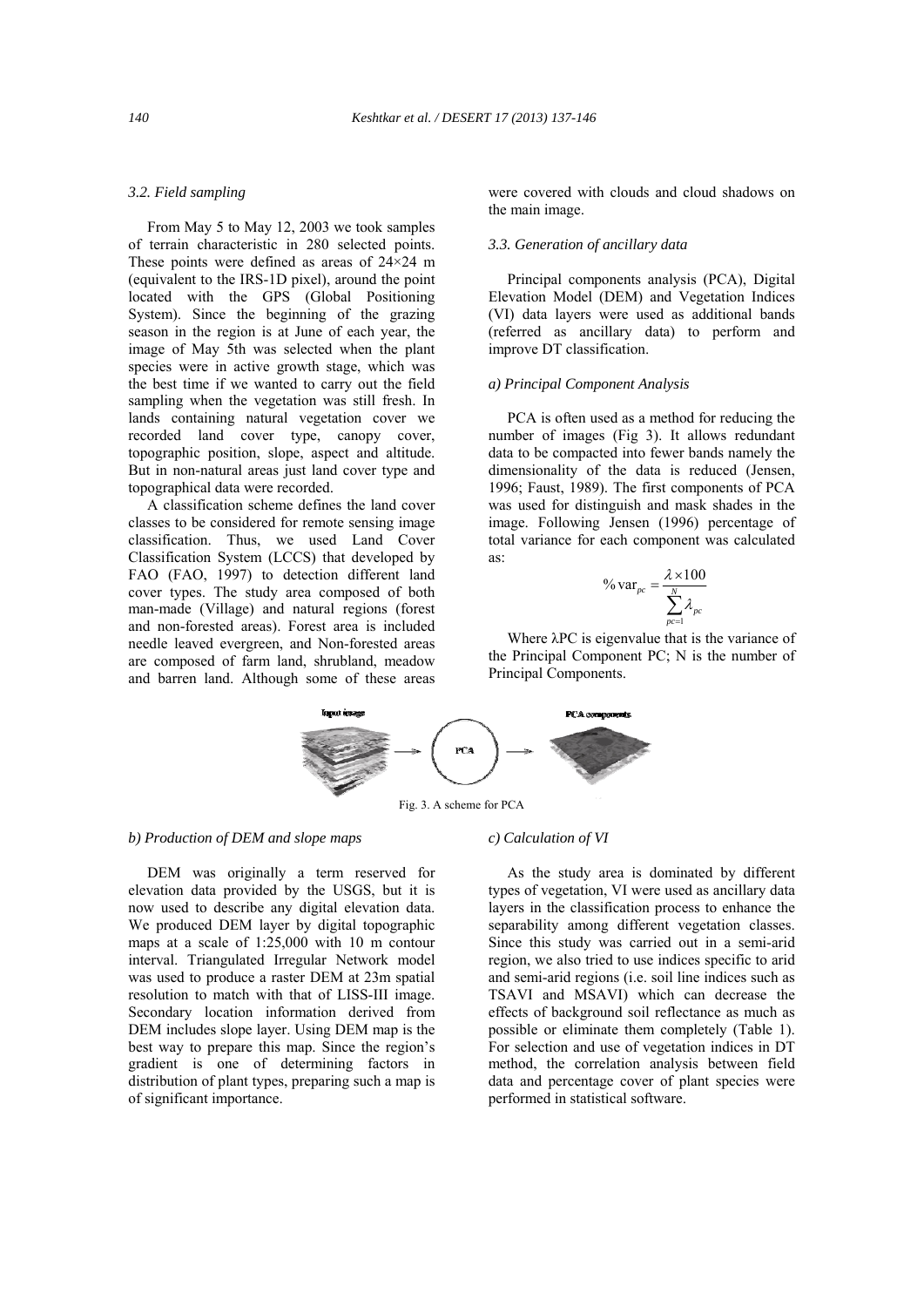| Definition                                         | Formula                                                                                                                          |  |  |  |
|----------------------------------------------------|----------------------------------------------------------------------------------------------------------------------------------|--|--|--|
| Deference Vegetation Index                         | NIR-RED                                                                                                                          |  |  |  |
|                                                    | $\eta$ (1-0.25)-(R-0.125) / 1-R                                                                                                  |  |  |  |
|                                                    | $n=[2(NIR2-R2)+1.5NIR+0.5R]/(NIR+R+0.5)$                                                                                         |  |  |  |
|                                                    | (NIR-GREEN)/(NIR+GREEN)                                                                                                          |  |  |  |
| <b>Infrared Percentage Vegetation Index</b>        | $NIR/(NIR+RED)$                                                                                                                  |  |  |  |
| Leaf Area Index                                    | NDVI/(3.26-2.9+NDVI)                                                                                                             |  |  |  |
| Leaf Water Content Index                           | (NIR-MIR)/(NIR+MIR)                                                                                                              |  |  |  |
| <b>MIRV</b>                                        | (MIR-RED)/(MIR+RED)                                                                                                              |  |  |  |
|                                                    | $(NIR-RED)*(1+L)/(NIR+RED+L)$                                                                                                    |  |  |  |
|                                                    | $L=1-(2*a*NDVI*WDVI)$                                                                                                            |  |  |  |
| Moisture Stress Index                              | <b>MIR/NIR</b>                                                                                                                   |  |  |  |
| Normalized Difference Vegetation Index             | (NIR-RED)/(NIR+RED)                                                                                                              |  |  |  |
| <b>NRR</b>                                         | (NIR-RED)/RED                                                                                                                    |  |  |  |
| Normalized Ratio Vegetation Index                  | $(RVI-1)/(RVI+1)$                                                                                                                |  |  |  |
| PD322                                              | (RED-GREEN)/(RED+GREEN)                                                                                                          |  |  |  |
| RA                                                 | $NIR/(RED+MIR)$                                                                                                                  |  |  |  |
| Ratio Vegetation Index 1                           | NIR/RED                                                                                                                          |  |  |  |
| Ratio Vegetation Index 2                           | Sqrt (NIR/RED)                                                                                                                   |  |  |  |
| Transformed Normalized Difference Vegetation Index | $(NDVI+1)*100$                                                                                                                   |  |  |  |
| Transformed Soil Adjusted Vegetation Index         | a (NIR-a $*$ RED+b)/RED+a $*$ NIR-a $*$ b                                                                                        |  |  |  |
| <b>Transformed Vegetation Index</b>                | (NIR-RED)/(NIR+RED)+0.5                                                                                                          |  |  |  |
| Vegetation Index 1                                 | <b>RED*NIR/GREEN</b>                                                                                                             |  |  |  |
| Vegetation Index 2                                 | RED*NIR                                                                                                                          |  |  |  |
|                                                    | Global Environmental Monitoring Index<br>Green Normalized Difference Vegetation Index<br>Modified Soil Adjusted Vegetation Index |  |  |  |

Table 1. Various vegetation indices used in this study and their formulas

#### *3.4. Preparing image*

 Geometric distortions manifest themselves as errors in the position of a pixel relative to other pixels in the scene. It is very necessary in mountainous areas where distortion can be high due to the steep relief. A series of pre-processing procedures were performed on the images before their categorization. In the first stage, a two dimensional geometric correction was performed on the bands using the Polynomial method (nearest neighbor algorithm for resampling), achieving a positional error of 0.56 of a pixel  $(13.2 \text{ m})$ , with an output pixel size of  $24 \times 24 \text{ m}$ . The orthorectification was then performed on the image using the DEM and the Rational Function method because the region was mountainous and the research area was located at the periphery of the window which intensifies the displacement phenomenon due to the terrain's ups and downs.

 Since the SWIR band has 70 m spatial resolution, while the other bands have 24 m spatial resolution, we resized the SWIR band to create 24 m data to the same size as the other data. Atmospheric corrections were found unnecessary since we used single image for all further analyses and classifications (Song *et al*, 2001).

#### *3.5. Image classification*

 The aim of the classification is to categorize all of the pixels in the IRS-1D satellite image (LISS-

III sensor) into land cover classes. The basic assumption is that pixels with similar spectral properties belong to a certain type of land cover, and to do so the MLC and DT procedures are used in this study. For more information a brief summary of the properties of each of these methods is given in background section. In addition to raw bands, we used the PCA, DEM and VI as ancillary data layers for improves to classify image. In order to perform a reliable image classification the class separability need to be enhanced. For this reason, we used a well established measure called the Bhattacharyya distance (Richards & Jia 1999) to quantify the separation between training data classes. The training samples were then reviewed based on the obtained results and their size, distribution and numbers were modified. This operation was repeated several times in order to select the best samples.

#### *3.6. Accuracy estimation*

 No image classification is said to be complete unless its accuracy has been assessed. For this reason we have calculated a number of accuracy measures such as overall accuracy, Kappa coefficient, user's and producer's accuracy. The overall accuracy and Kappa coefficient are used to indicate the accuracy of whole classification (i.e. number of correctly classified pixels divided by the total number of pixels in the error matrix),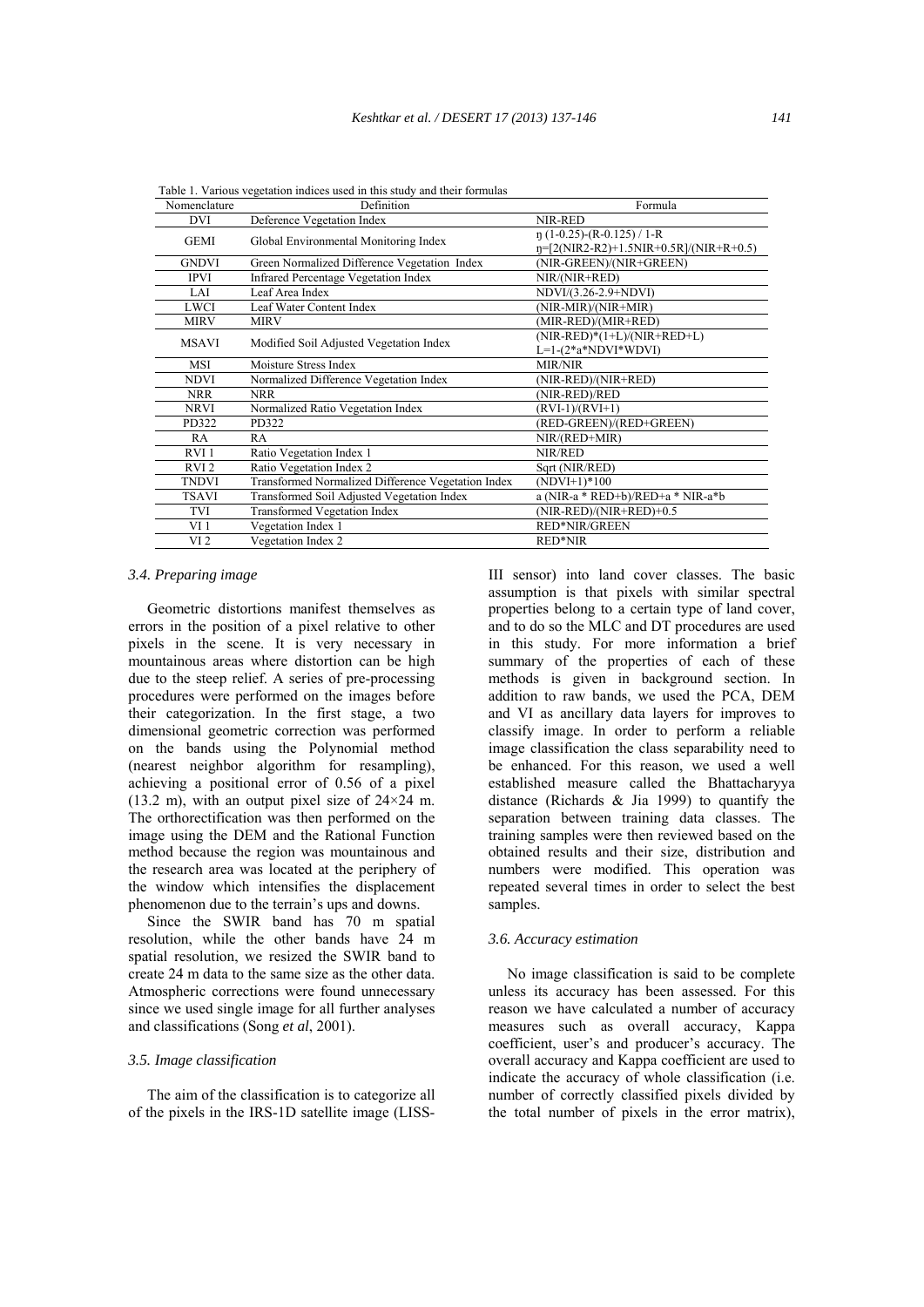whereas the other two measures indicate the accuracy of individual classes. User's accuracy is regarded as the probability that a pixel classified on the map actually represents that class on the ground or reference data, whereas producer's accuracy represents the probability that a pixel on reference data has been correctly classified. To determine the accuracy of classification, a number of randomly selected points measured in the field survey to the accuracy assessment of the classification. The field sample locations were overlaid on classified maps to assess corresponding classes. Statistically valid sampling strategy was adopted to assess overall accuracy (Stehman, 1996). Finally, the contingency table was tested using Kappa coefficient (Lillesand & Kiefer, 1999). Kappa coefficient computed as follows:

$$
k = \frac{p\sum_{i=1}^{n} x_{ii} - \sum_{i=1}^{n} (x_{i+} \times x_{+i})}{p\sqrt{2} - \sum_{i=1}^{n} (x_{i+} \times x_{+i})}
$$

Where:

xii= The No. of observations in row i and column i (on the major diagonal)

 $x_{i+}$  Total observation in row i (shown as marginal total to the right of the matrix)

Table 2. Characteristics of land cover classes

 $x+j$ = Total observation in column i.

 Geomatica 9 and ArcGIS 9.1 software were used to carry out the required processing and analyses on satellite images and digital maps. All statistical analyses have been performed using the statistical software Minitab 13, and the LCCS 2.4 software was used for the execution of FAO model.

#### **4. Results**

 The results depicts that the most slopes in the study area are covered with trees. In the mountain valleys, a patchwork of meadow and shrubland was observed at intermediate altitudes while at higher altitudes meadow prevailed. Although there are differences in forest composition between north ward and south ward slopes, we suggest that the observed differences in forest composition are largely anthropogenic in origin. These differences are most likely a legacy of socialist forest management practices and policies, because almost all forests were harvested at least once in the 20th century. Finally, according to LCCS we divided the research area into seven classes which are illustrated in Table 2.

|                  | avit 2. Characterístics of failu cover classes |                                                                             |  |  |  |  |
|------------------|------------------------------------------------|-----------------------------------------------------------------------------|--|--|--|--|
| Land cover class | <b>LCCS</b> Code                               | Description                                                                 |  |  |  |  |
| Woodland         | 22689-L31M2N2N5O5O11P3O7                       | Mixed woodland                                                              |  |  |  |  |
| Meadow           | 21273-12366-M2N2N4O5O11O6                      | Short herbaceous vegetation with dwarf shrubs                               |  |  |  |  |
| Bare land        | 6005-7-L11O5O11P10O6U2                         | Very stony bare soil                                                        |  |  |  |  |
| Farm land        | 11248-13227-11O5O11P10O6W4                     | Shifting cultivation of small sized field(s) of herbaceous $\text{crop}(s)$ |  |  |  |  |
| Rural area       | A4-A13A16-L11O5O11P10                          | Low density rural area $(s)$                                                |  |  |  |  |
| Open Shrubland   | 20174-12050-M2N2N4O5O11O6                      | Broadleaved deciduous dwarf shrubland with high shrub emergents             |  |  |  |  |
| Sparse Shrubland | 20241-6023-                                    | Broadleaved deciduous sparse dwarf shrubs and sparse short                  |  |  |  |  |
|                  | L11M2N2N5O5O11P10O6                            | herbaceous                                                                  |  |  |  |  |
|                  |                                                |                                                                             |  |  |  |  |

 The existing natural complexities in the region and therefore, the blending of pixel have led to the spectral interference between some of the categories. Results that are presented in table 3 indicate the amount of such interferences to some extent (Bhattacharya distance criterion). The lowest separability is related to separation between rural area and bare land. Also, the results depict the separation between sparse shrubland with rural area, barren lands and open shrubland is not easy.

 Results also show that the first PCA component has the highest volume of information by having 95.35% of the total information of the bands while other components have 2.58, 1.82 and 0.25% of the share, respectively. Reviewing the specific coefficient of the first component (PC1) shows that the band 4 has the highest amount of information with a specific coefficient of 0.649 while the band 3 has the lowest share with a specific coefficient of 0.377 (Table 4). Comparing the specific coefficients of the forth component (PC4) for bands 1 and 2 indicate that these two bands are highly correlated.

 For use of VI in DT method, and in order to investigate the relationship of reflectance VI and the obtained percentage of vegetation canopy at the points of sampling, digital numbers of pixels for the sampling points were extracted from those indices and entered into the statistical software together with the field data, and a correlation analysis was then performed on them. The results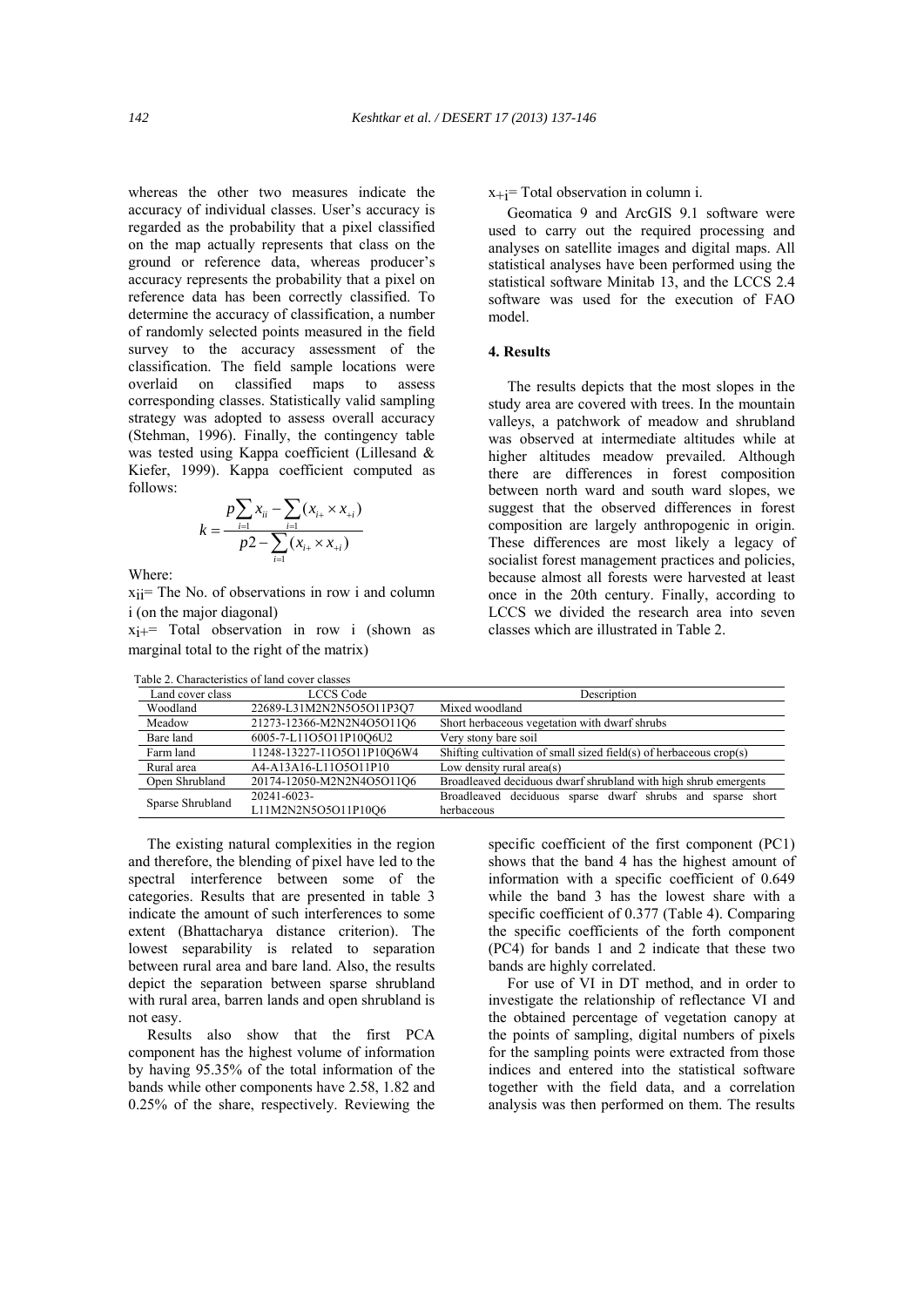show that the TSAVI index has the highest correlation ( $r=0.569$ , significant level= $0.01$ ) with vegetation canopy percentage at sampling spots. Also, a number of other indices namely GEMI, GNDVI, LWCI, MIRV, MSAVI, NDVI, RVI1 and VI1 have a significant relationship (at significant level=0.05) with vegetation cover.

|           | Table 3. Degree of separation between classes |     |     |     |    |    |     |    |
|-----------|-----------------------------------------------|-----|-----|-----|----|----|-----|----|
|           | <b>ME</b>                                     | RA  | FL  | WL  | SΗ | CL | BL  | ΟS |
| RA        | 1.7                                           |     |     |     |    |    |     |    |
| FL.       | 1.8                                           | 1.7 |     |     |    |    |     |    |
| WL        | 1.4                                           | 1.5 | 1.9 |     |    |    |     |    |
| <b>SH</b> |                                               |     |     |     |    |    |     |    |
|           |                                               | 1.8 | ∍   | ◠   |    |    |     |    |
| BL        | 1.9                                           | 0.6 | 1.8 | 1.7 | ∍  |    |     |    |
| OS        | 1.3                                           | 12  | 1.7 | 1.2 | ົ  | ∍  | 1.2 |    |
| SS        | l.6                                           | 0.8 | 1.7 | 1.3 | ◠  | 19 |     |    |

Range of variable in this method is between 0-2 that 0 means non-separation, 0-1 means low separation, 1-2 means high separation and 2 means complete separation among classes (ME= Meadow, RA= Rural Area, FL= Farm Land, WL= Wood Land, SH= Shade, CL= Cloud, BL= Bare Land, OS= Open Shrublans and SS= Sparse Shrubland).

Table 4. The statistical results of PCA of LISS-III image

|                     | PC1   | PC <sub>2</sub> | PC <sub>3</sub> | PC4      |
|---------------------|-------|-----------------|-----------------|----------|
| Green Band          | 0.474 | 0.404           | $-0.094$        | 0.777    |
| Red Band            | 0.461 | 0.642           | 0.120           | $-0.601$ |
| NIR Band            | 0.377 | $-0.284$        | $-0.861$        | $-0.187$ |
| <b>MIR</b> Band     | 0.649 | $-0.586$        | 0.484           | $-0.032$ |
| % Variance          | 95.35 | 2.58            | 1.82            | 0.25     |
| Cumulative Variance | 95.35 | 97.93           | 99.75           | 100      |

 In current study all spectral bands were imported to software for supervised classification by MLC, but different combination data composed of spectral bands along with ancillary data used to separate various classes in DT approach. Finally, the land cover types were separated using the following band combinations:

 Woodland (Red and NIR bands with DEM and slope map), Bare land (TSAVI index, Red, NIR and MIR bands), Farm land (Red, NIR and MIR bands along with NDVI index and DEM), Meadow (GEMI index along with Red and NIR bands), Open shrubland (TSAVI index, Red and NIR bands), Sparse shrubland (Red and NIR bands with TSAVI index), Cloud (all of bands and DEM) and Shade (the first component of PCA).

 The overall accuracy and Kappa coefficient of land cover maps obtained from two models used in current study is shown in Table 5. The classification based on MLC produced an accuracy of 70.2%, while the highest accuracy of 79.3% was obtained by the DT approach. To assess the accuracy of individual land cover classes, producer's and user's accuracies were also determined for the classified images (Table 6). A glance at producer's and user's accuracy values show that the accuracy of most of the classes has increased in DT classification process. This illustrates that the misclassifications between the classes have been reduced. Classified images often manifest a noisy (salt-and-pepper) appearance. To remove these stray pixels so as to produce smooth land cover classification, a 3×3 majority filter was applied over the two classified images. The resulting product was considered as the final land cover map to be used as input for subsequent GIS based study.

## **5. Discussion and Conclusion**

 One of objectives of this study was to evaluate performance of ancillary data for improve image classification in the mountainous area. Remote sensing data are attractive for land cover classification, particularly in the mountainous regions, where most of the areas are inaccessible due to the rugged terrain. However, classification just on the basis of the reflectance characteristics of remote sensing data may not be appropriate in mountainous areas. Therefore, the use of ancillary datasets in addition to remote sensing data has been recommended. The case study presented in this paper showed a remarkable increase in accuracy of land cover classification on incorporation of ancillary data layers with IRS LISS-III image. The addition of the ancillary data substantially reduced the misclassifications incurred due to the similarity in spectral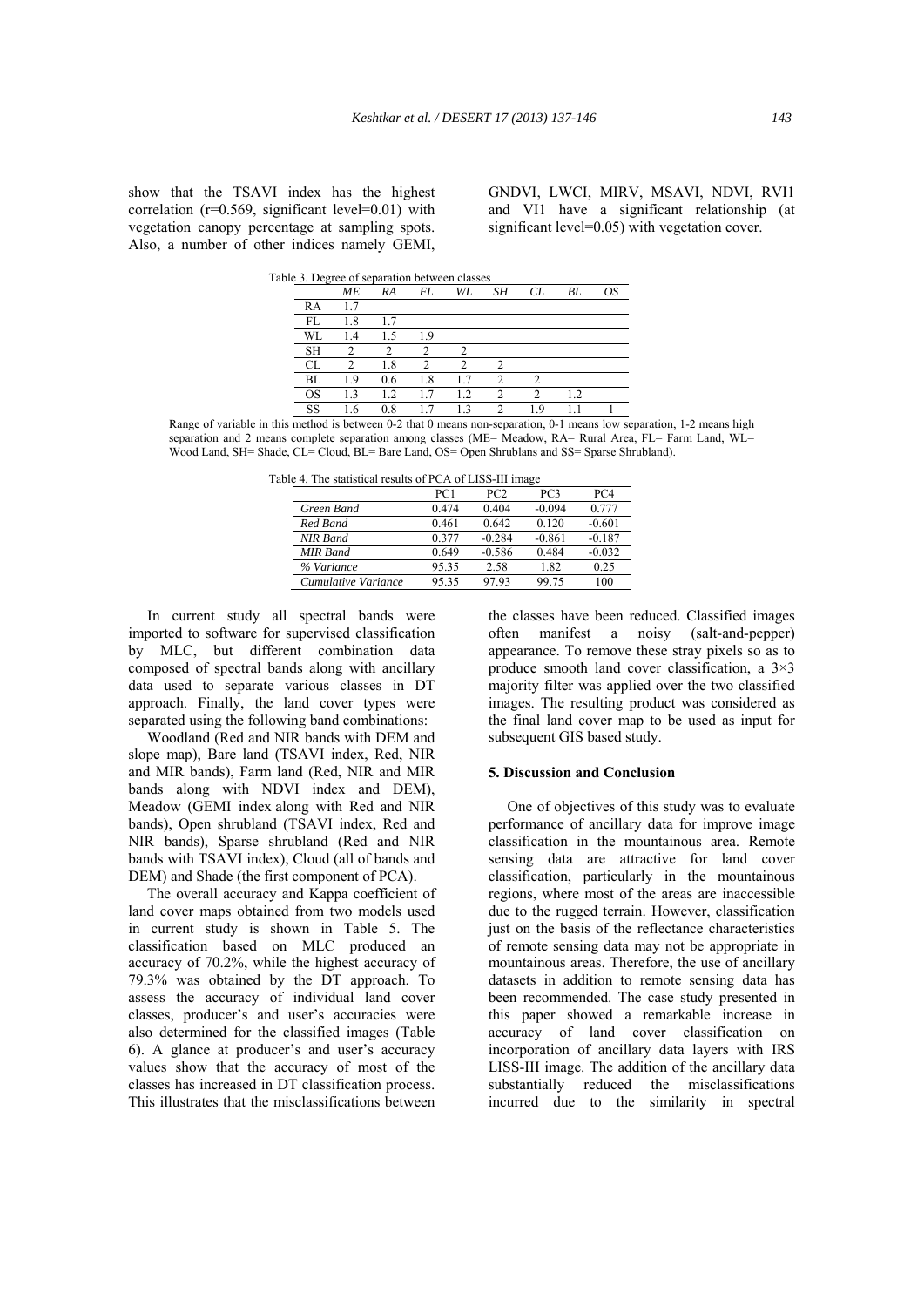characteristics of some classes in areas with low vegetation coverage.

 The existing natural complexities in the region and therefore, the blending of pixel have led to the spectral interference between some of the categories. Some of the cases below can also be named as factors creating such interferences:

| Table 5. Comparison of classifications obtained from DT and MLC |                         |                   |  |  |
|-----------------------------------------------------------------|-------------------------|-------------------|--|--|
|                                                                 | Overall Accuracy $(\%)$ | Kappa Coefficient |  |  |
| DТ                                                              | 79 3                    | 0.76              |  |  |
| MLC                                                             | 70.2                    | 0.62              |  |  |

Table 6. Producer's and User's accuracy (%) of individual classes derived from classified images using DT and MLC methods

| Land cover class | MLC                 |                 |                     |                 |  |
|------------------|---------------------|-----------------|---------------------|-----------------|--|
|                  | producer's accuracy | User's accuracy | producer's accuracy | User's accuracy |  |
| Woodland         |                     |                 | 74                  | 69              |  |
| Meadow           | 58                  | 63              | 79                  | 81              |  |
| Bare land        | 96                  |                 | 52                  | 83              |  |
| Farm land        | 100                 | 42              | 92                  | 76              |  |
| Rural area       |                     |                 |                     |                 |  |
| Open Shrubland   | 59                  | 50              | 58                  | 79              |  |
| Sparse Shrubland | -61                 | 84              | 64                  | 80              |  |
| Cloud            | 39                  | 64              | 100                 | 100             |  |
| Shadow           | 100                 | 100             | 100                 | 100             |  |
|                  |                     |                 |                     |                 |  |

 The existence of understory in woodlands and relatively high distances between trees resulted in most of spectral reflectance of these regions to be allocated to the under-canopy. Therefore, we observed the spectral interference between such lands, woodland, shrublands and meadows. Curran et al (1992), Abuelghasem et al (1999), Mickelson et al (1998) and Nemani et al (1993) had same reports.

 Another problem is the spectral interference between open shrubland and sparse shrubland classes. This interference is due to high soil reflectance in these two types, in addition to the existence of similar plants (having similar vegetative types). This causes the soil reflectance to dominate the vegetation reflectance. Uses of soil line indices, especially TSAVI, reduce this problem to some extent. Rondeaux et al (1995) described TSAVI as the best index to estimate the percentage of vegetation canopy. The results of current study confirm this TSAVI is a determining variable in separating three different types (i.e. woodland, open shrubland and sparse shrubland) in DT method. According to Smith et al (1990) if plant cover is lower than 40% than soil effects may prevail over plant effects. Results of a study by Baret & Guyot (1991) also showed that the use of soil line indices in arid and semi-arid region with sparse vegetation, led to good results.

 The other problem is related to rural regions. The results showed that the separation of rural areas is not easily possible because most of the residential homes in this region are made of thatch and stone which show exactly similar spectral behavior as that of bare lands. The very small area of this type compared to other types is one of the limiting factors affecting the separation procedure and plays an important role in decreasing the validity of categorization. Since none of the methods used in this study were not able to separate the rural lands, this category was omitted from the final maps (Fig 4).

 The primary objective of this study was to investigate the ability of two classification methods (i.e., MLC and DT) to separation various land cover classes. Compared to the common classification methods, the knowledge-based DT classification improved the results. The results of this study confirm that DT can explore the complex relationships between spectral bands and classes and also can identify the most suitable combination of bands in increasing the class separability between any two classes. The DT approach is simple and flexible and does not depend on the implicit assumption regarding the relationship between the spectral information and class proportions. In addition, the structure of DT is interpretable and uncovers the hierarchical relations among bands and class proportions. The results of classifications LISS-III image along with ancillary data clearly demonstrate that DT produces noticeable classification accuracy in comparison to the conventional MLC, especially when the data contains a large proportion of mixed pixels. Through adding derived data in decision-tree classification, classification accuracy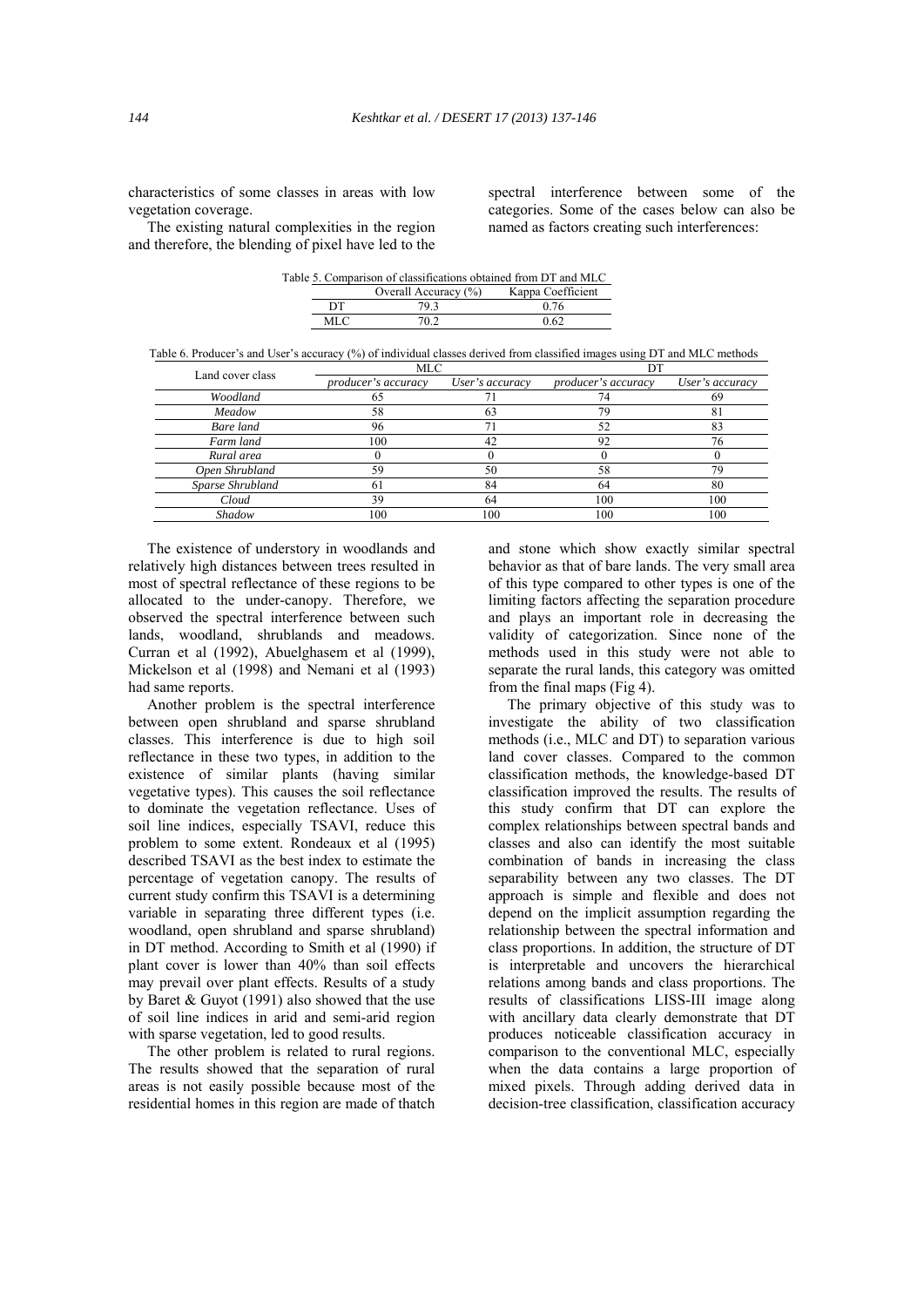was improved by 9.1 percent, Kappa coefficient increased by 0.14. In particular, the classes namely open shrubland, sparse shrubland, woodland, farmland and meadow showed a substantial increase in accuracy. At least one explicit reason may be stated for this increase in accuracy. The class woodland was considerably misclassified with the classes' open and sparse shrublands when only spectral data were used in MLC method. Since, at high elevations, the

presence of these classes is scarce, addition of topographic layers (DEM and slope) reduced this misclassification in DT method. The present study thus highlights the effectiveness of integrating ancillary data with the spectral data to enhance the quality of land cover classifications in mountainous regions. Also, DT is a potentially useful approach to produce meaningful classifications from remote sensing data. Pal and Mather (2003) obtained same result in their study.



Fig. 4. The land cover classification with the highest accuracy (i.e., 79%), produced by DT method

## **Acknowledgment**

 Authors would like to thank the Geography Organization of Iran's Armed Forces for providing the satellite images and the North Khorasan Province General Directorate of Environment for their cooperation in sampling programs. They would also like to thank all the environmental guards of environmental protection outpost of the protected region of Ghorkhood for providing security and escort during the collection of field samples.

#### **References**

- Abuelghasim, A.A., Ross, W.D., Gopal, S & Woodcock, C.E. 1999. Change detectioning adaptive fuzzy neural networks environmental damage assessment after the Gulf War. Remote Sensing of Environment, 70: 208-  $223$
- Baret, F. & G. Guyot, 1991. Potentials and limits of vegetation indices for LAI and APAR assessment. Remote Sensing of environment, 35:161-173.
- Brown de colstoun, E.C., & C.L., Walthall. 2006. Improving global scale land cover classifications with multy-directional POLDER data and a decision tree classifier. Remote Sensing of Environment, 100: 474- 485.
- Carpenter, G. A., Gopal, S., Macomber, S., Martens, S., Woodcock, C. E., & Franklin, J. 1999. A neural network method for efficient vegetation mapping. Remote Sensing of Environment, 70: 326– 338.
- Curran, P.J., Dungan, J.L & Gholz, H.L. 1992. Seasonal LAI in slash pine estimated with Landsat TM, Remote Sensing of Environment, 39: 3-13.
- DeFries, R. S., Hansen, M., Townshend, J. R. G., & Sohlberg, R. 1998. Global land cover classifications at 8 km spatial resolution: The use oftraining data derived from Landsat imagery in decision tree classifiers. International Journal of Remote Sensing, 19: 3141– 3168.
- FAO. 1997. Africover Land Cover Classification, FAO, Rome. Fosberg, F.R., 1961. A classification of vegetation for general purposes. Trop. Ecol. 2, 1–28.
- Faust, N. L. 1989. Image Enhancement. Volume 20, Supplement 5 of Encyclopedia of Computer Science and Technology. Ed. A. Kent and J. G. Williams. New York: Marcel Dekker, Inc.
- Foody, G. M. 1997. Fully fuzzy supervised classification of land cover from remotely sensed imagery with an artificial neural network. Neural Computing and Applications, 5 (4): 238– 247.
- Friedl, M. A., & Brodley, C. E. 1997. Decision tree classification of land cover from remotely sensed data. Remote Sensing of Environment, 61, 399– 409.
- Friedl, M. A., Brodley, C. E., & Strahler, A. H. 1999. Maximizing the land cover classification accuracies produced by decision trees at continental to global scales. IEEE Transactions on Geosciences and Remote Sensing, 27 (2): 969–977.